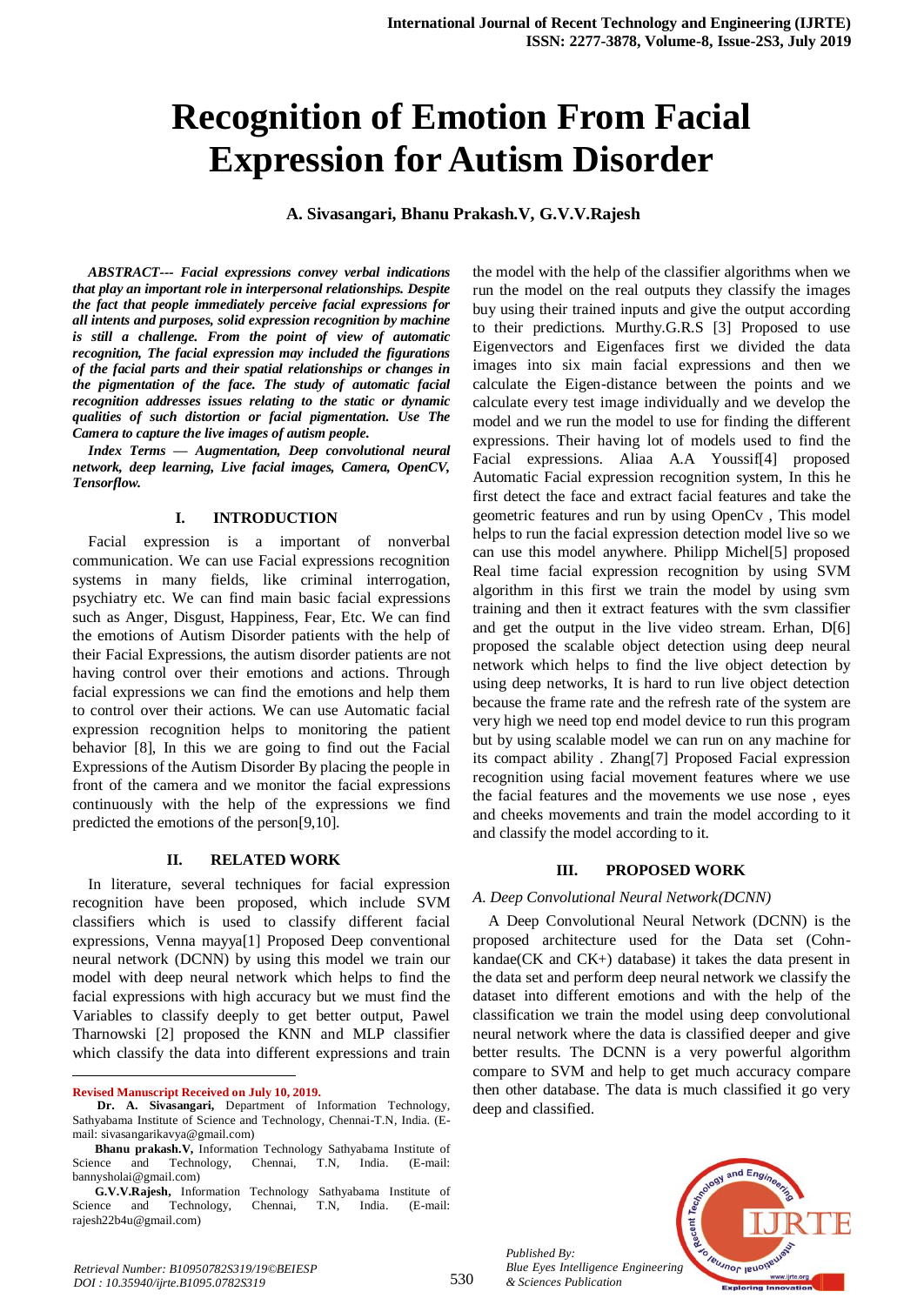#### *B.Data Classification*

The Cohn-kandae(CK and CK+) database contain above 1000 variety pics of facial expressions from different subjects. JAFFE(Japaneses Female Facial Expressions) in this dataset it contains various facial expressions of Different female subjects, SFEW(The Static Facial Expression in the wild) This dataset also contains various facial expressions of the different subjects, In all the three datasets the CK+ dataset contains more classified image database so we are using CK+ dataset to train our model, These pics are classified into different emotions folders and this folders named according to the name of the emotion and this classified data is used for training purpose. The data are train according to their emotions we need to train the model with more examples so that the model give better accurate output.In the data classification we divided the expressions based on the individual facial characteristics (eyes, nose, mouth and face), The following table shows the number of images of each expression in different datasets.Anger(An),Disgust(Di),Fear(Fe)

**Table 1: Number of images for each Expression in Datasets**

|              | An  | Di  | Fe  | Ha  | Ne  | Sa  |
|--------------|-----|-----|-----|-----|-----|-----|
| $CK+$        | 360 | 275 | 160 | 389 | 130 | 256 |
| <b>JAFEE</b> | 30  | 26  | 12  | 34  | 22  | 19  |
| <b>SFEW</b>  | 110 | 79  | 88  | 120 | 78  | 97  |

### *Model Training*

Cohn-kandae(CK and CK+) dataset is used for data training the model by use Deep convolutional Neural network the DCNN is very powerful algorithm in this algorithm we divided the data set into deep neural layers which helps to train the model the in detail the data is divided with the help of weights this weights helps to connect the neural network. The model is trained by all the folders contains different emotions like happy, sad, fear etc. With the help of this classified data we will train the model. We perform convolution over the input. Let fk be the filter having a kernel size  $n \times m$  applied to the input connections on each neuron . The resulting output as follows:

$$
C(x_{u,v}) = \sum_{i=-\frac{n}{2}}^{\frac{n}{2}} \sum_{j=-\frac{m}{2}}^{\frac{m}{2}} f_k(i,j) x_{u-i,v-j} \quad (1)
$$

We use the above formula to calculate various representation of the input,we use many filters fk with can be applied on the various input. The filters fk were sharing the weights of neighboring neurons. Which helps to trained the model with lesser weights have to get standard Multilayer Perceptrons.We use a camera which helps to take the live images of the victim who is going to monitor for the recognition of expressions. We take the images and through the help of the openCV we run the live images with the help of the trained model and predicted the output and telecast the output simultaneously on the screen

In the output screen we have the live projection of the victim face and along with the state of the emotion of victim.We train the model by using DCNN and we connect camera to the system the patient is placed under the surveillance to take reading of the state of emotions of the victim and the facial expressions were telecast on the screen and we use algorithm to run on the real-world images of the victim and we find the state of the victim on the screen and if their any abnormal condition was shown on the screen then the person who monitors the victim inform the doctors to take of their situation and also used to record their state of mind in different situations



**Fig 1 Workflow Diagram**

## **IV. PERFORMANCE ANALYSIS & RESULTS**

The input is an image which is taken from the camera where the victim of the autism disorder patients are placed and the image is run on the model which Is already trained by using Deep convolutional neural network(DCNN) this input images run continuously and they get the predictions from the train model and in the output screen we will we having the live state of emotion of the victim. This model gives the best accurate results comparing to other algorithms. In This we use openCV and tensorflow to run the program., The live object detection is only done with the help of OpenCV. The opencv helps to take live face detections to monitor the victim Facial expressions. The Tensorflow help to detect the emotion of the face object which is detecting through OpenCV, tensorflow is very power platform to handle powerful algorithm in deep learning, We run our algorithm in tensorflow and we use keras packages which is help to run the program in compact able machines

We evaluvated our algorithm based on the Accuracy,Sensitivity,Specificity and Flase positive rate(FPR)

$$
A \text{curracy} = \text{Tr} + \text{Tr} / \text{N} \tag{1}
$$

The above formulae we are using to calculate Acurracy and confusion matrix.We need to calculate confusion matrices to calculate which emotion is easier and which one difficult to distinguish.We also calculate the accuracy of the subject dependent class, The data divided into 6subsets and 4 facial expressions



*Published By:*

*& Sciences Publication*